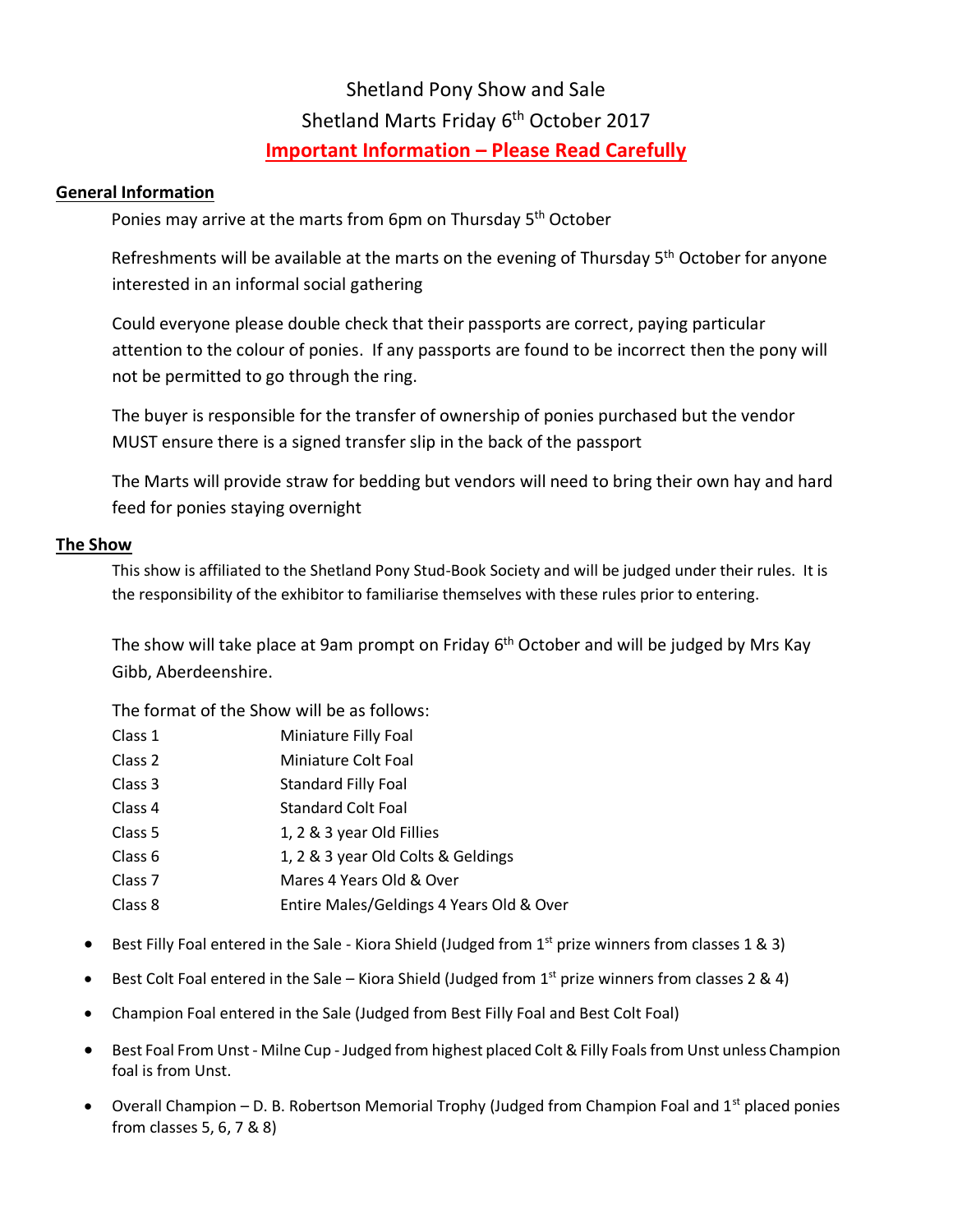Reserve Overall Champion (Judged from Champion Foal and  $1<sup>st</sup>$  placed ponies from classes 5, 6, 7 & 8)

Following the sale classes the subsequent trophies will be awarded. To be judged from  $1<sup>st</sup>$  prize winners from all the Shetland Agricultural shows where classes were affiliated to the SPSBS, including the sale show.

- Best Filly Foal From All Affiliated Shetland Shows Stranduff Trophy
- Best Colt Foal From All Affiliated Shetland Shows Irvine Cup

Please note classes may be amalgamated or split if necessary

Entries to be made at the Marts following your arrival on Thursday 5<sup>th</sup> October or prior to the show on Friday 6<sup>th</sup> October. The show will be streamed live via i-bidder.

#### **The Sale**

The sale of pedigree ponies will commence at 11am on Friday 6<sup>th</sup> October following the Show.

The sale will be run including coverage using the i-bidder facility

i-bidder will allow potential buyers to bid on-line for ponies without incurring the cost of travel to Shetland while still having the option of transport to Aberdeen for any ponies purchased. There will be a live video stream so that prospective purchasers can see the sale as it progresses and bid online along with those present at the actual sale. Another advantage is that, as well as ponies being detailed in the catalogue, they are also advertised on [www.i-bidder.com](http://www.i-bidder.com/) prior to the sale.

#### **The following must be adhered to;**

All ponies must be led around the ring

Ponies and handlers must be clean and neatly presented

If the pony is sold with a halter on then a halter will have to be provided to the buyer, although not necessarily the same one

Entire males aged 2 years and over must be bitted and display a stallion badge on their bridle

Foals must be living independently, weaned and able to eat hard feed

Any child under 16 years of age in the sale ring must be wearing a hard hat to the appropriate safety standard

Children under the age of 14 years of age must not handle entire males other than foals

If you have any questions or would like more information then please contact [shoormal@btinternet.com](mailto:shoormal@btinternet.com) or call Roselyn Fraser on 01806 566479 or June Brown on 01595 860302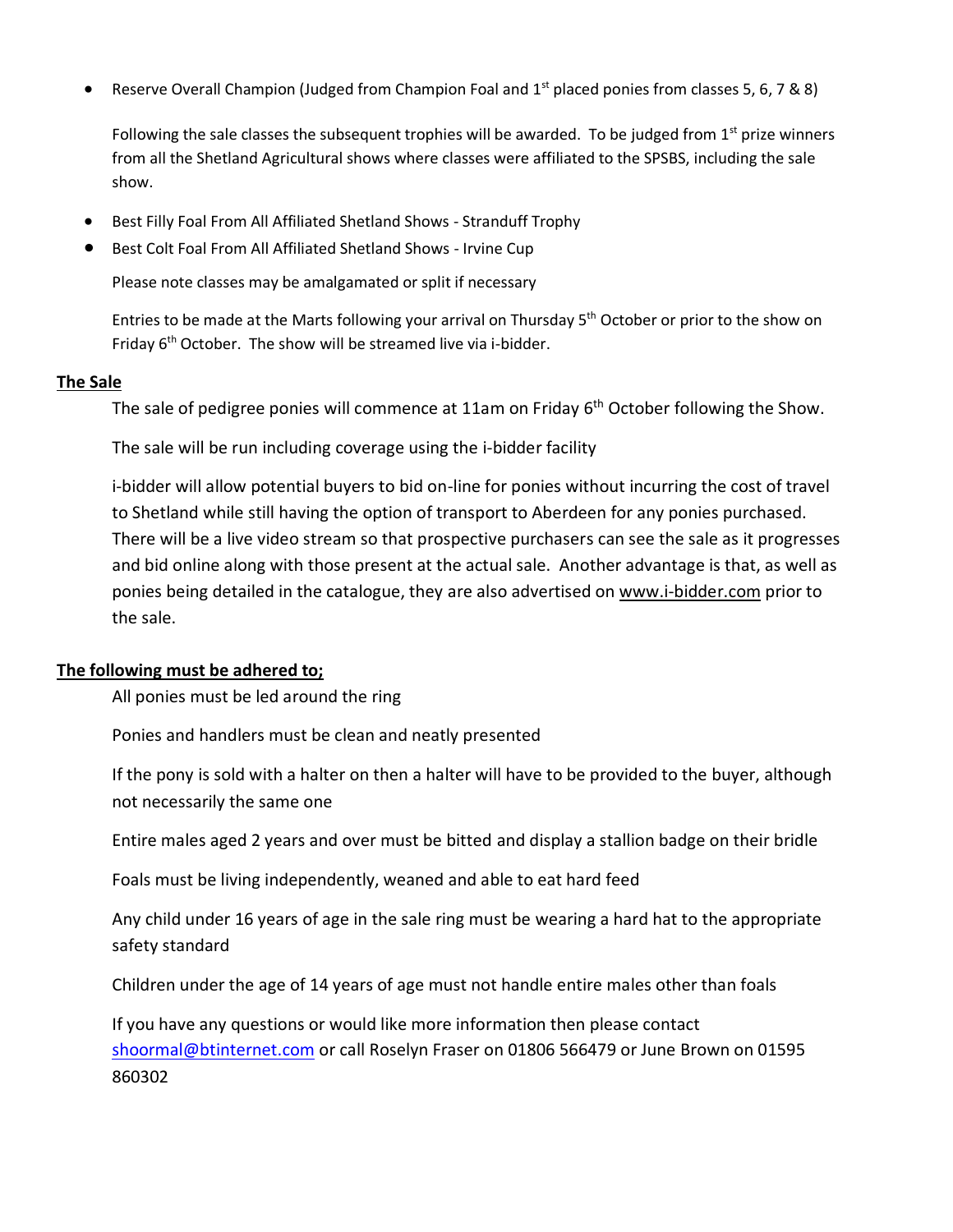## CONDITIONS/ GUIDELINES FOR SALE OF PEDIGREE SHETLAND PONIES

- 1. Once entered it is understood that ponies will be forward for the sale. Any vendor withdrawing stock from the sale without a valid reason or vet's certificate will be fined £100 per pony. If the fine is not paid, then the vendor will be unable to enter ponies into subsequent sales.
- 2. Ponies must not be removed from pens without the owner or his/ her representative being present.
- 3. At all Sales, if the owner is not present in person, **a representative must be nominated in advance** who will be responsible for the ponies.
- 4. All stock **must be registered** with the Shetland Pony Stud-Book Society.
- 5. The minimum age of foals to be sold is **eighteen weeks on the day of the Sale even if being sold at foot.** The foal's exact date of birth must be stated on the entry form.
- 6. It must be emphasised that foals, unless being sold at foot, **must be living independently, weaned and able to eat hard food.**
- 7. **No ponies will be accepted for sale if they have undergone any form of surgical procedure e.g. castration, within 4 weeks of the sale date.**
- 8. **Owners who have had ponies suffering from an infectious disease within six weeks of the Sale must not present any ponies for sale. Any ponies showing symptoms of an infectious disease such as coughing, swollen glands, high temperature or a muco-purulent nasal discharge (snotty nose) will be excluded from the Sale.**
- 9. Any ponies **over the age of eighteen years** must have a Vet's certificate, dated the day before the Sale, stating that the pony is fit to travel. The pony must only be vetted the day immediately prior to the Sale. If no such certificate is received by the Auctioneer, the pony must not be permitted to go forward for sale. No ponies over 20 years of age will be accepted for sale.
- 10. Progeny will not be accepted from mares unless the mare is at least 47 months old on the date **of foaling.**
- 11. If a mare is in foal, it is assumed it is to a stallion registered with SPS- BS. **If in foal to a stallion not registered with SPS-BS, the progeny will not be eligible for registration with the Society**. The covering stallion's name and registration number **and date(s) of covering** must be clearly stated on the form.
- 12. In the interests of welfare, lactating mares will not be accepted for sale, nor will mares due to foal within eight weeks or less of the date of the sale. **Fillies younger than 3 years old that have been running with a stallion will not be accepted for sale.**
- 13. Entry forms **MUST** be completed in full or they will not be accepted
- 14. If ponies are catalogued, as for sale due to stud dispersal, it is assumed that the ponies will be sold and not taken home unsold.
- 15. In the interests of welfare, working ponies of four years old or over **only** may be clipped.
- 16. Passports & microchips of all ponies will be checked by officials. **Should a microchip be untraceable or passport incorrect, the pony will not be permitted through the ring.**
- 17. **A pony must not be permitted to be presented for sale unless a checked passport has been received by the Auctioneer's Office prior to the Sale. The Passport must then be passed to the new owner for the onward journey.**
- 18. The purchaser of each Pony is responsible for arranging the transfer and payment of the Pony into the new owners name with the SPS-BS.
- 19. If a pony is to be exported, the purchaser is responsible for arranging an International Pony Movement Certificate and a fee of £50 is payable to the SPS-BS. International Transfer forms and assistance be available from June Brown on the day of the sale.
- 20. This show is affiliated to the Shetland Pony Stud-Book Society and will be judged under their rules. It is the responsibility of the exhibitor to familiarise themselves with these rules prior to entering.
- 21. Entire males aged 2 years and over must be bitted and display a stallion badge on their bridle.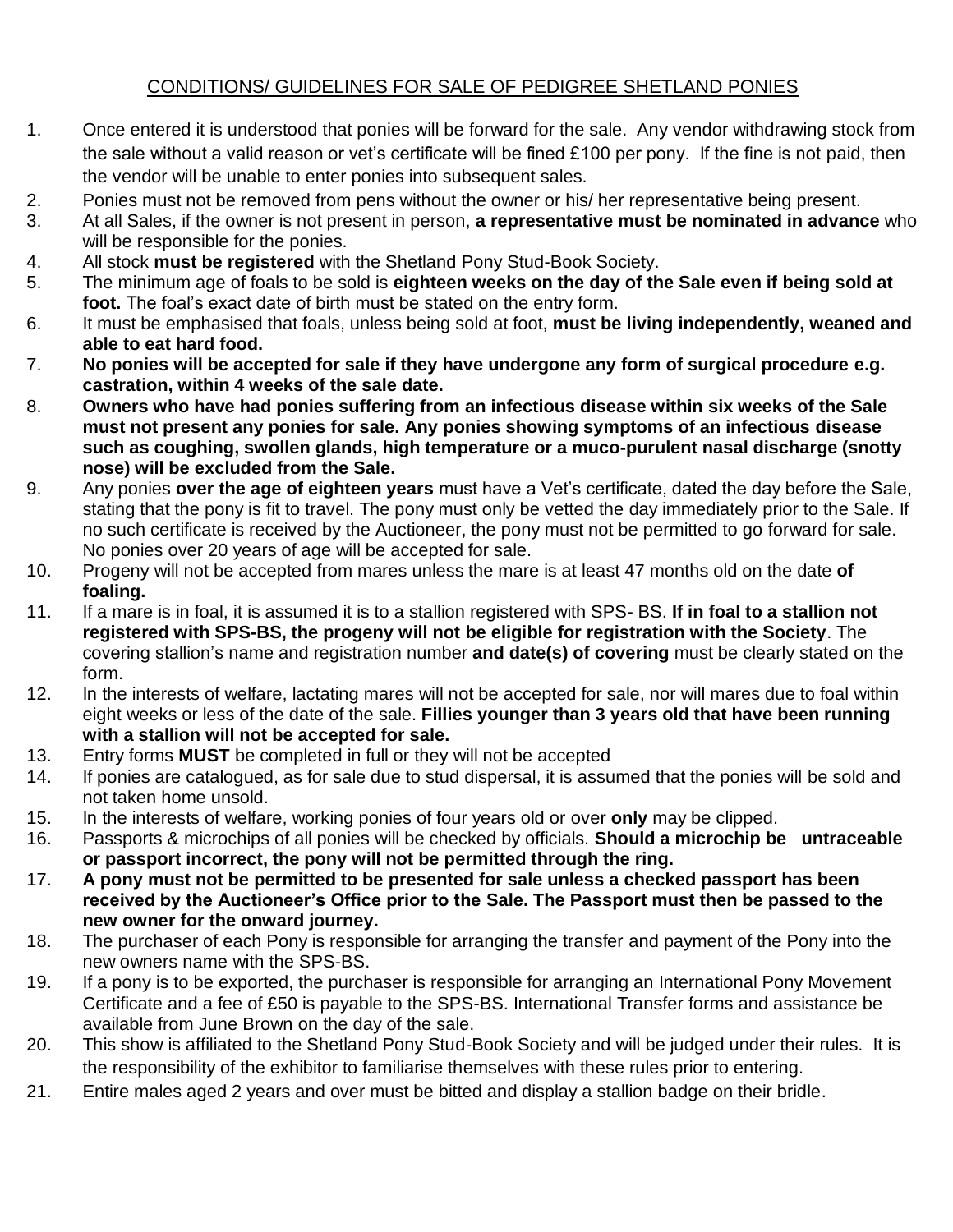# **Registered Shetland Pony Show & Sale Shetland Marts, Friday 6 th October 2017**

| Do you wish to enter this pony in the i-bidder part of the sale? (Please delete as appropriate)                                                                                                                                                                                          |  |          |                    |                 |                          | YES / NO |  |
|------------------------------------------------------------------------------------------------------------------------------------------------------------------------------------------------------------------------------------------------------------------------------------------|--|----------|--------------------|-----------------|--------------------------|----------|--|
| If so, send any photos you want to use (labelled with the pony's name) to shoormal@btinternet.com soon as<br>possible. Entry forms can be submitted without photos. Photos can be sent in at any time but it is in your own<br>interests to have your photos online as soon as possible. |  |          |                    |                 |                          |          |  |
|                                                                                                                                                                                                                                                                                          |  |          |                    |                 |                          |          |  |
|                                                                                                                                                                                                                                                                                          |  |          |                    |                 |                          |          |  |
| Foal Height                                                                                                                                                                                                                                                                              |  |          | Standard/Miniature |                 | Adult Height             |          |  |
| Reserve Price - To Be Agreed with Auctioneer on The Day                                                                                                                                                                                                                                  |  |          |                    |                 |                          |          |  |
| Entry Section: Colt Foal Filly Foal<br>(delete as appropriate)                                                                                                                                                                                                                           |  | Mare     | Filly              | Unlicensed Colt | <b>Licensed Stallion</b> | Gelding  |  |
|                                                                                                                                                                                                                                                                                          |  |          |                    |                 |                          |          |  |
|                                                                                                                                                                                                                                                                                          |  |          |                    |                 |                          |          |  |
|                                                                                                                                                                                                                                                                                          |  |          |                    |                 |                          |          |  |
|                                                                                                                                                                                                                                                                                          |  |          |                    |                 |                          |          |  |
|                                                                                                                                                                                                                                                                                          |  |          |                    |                 |                          |          |  |
| (Mgs = Maternal Grand Sire [father of dam]; Mgd = Maternal Grand Dam [mother of dam]; Mggs = Maternal Great<br>Grandsire [grandfather of dam])                                                                                                                                           |  |          |                    |                 |                          |          |  |
| <b>Male Entries Born In Or Before 2016</b><br>Please Indicate Whether Or Not The Colt has Been Presented For Assessment And The Result<br><b>Presented For Assessment</b>                                                                                                                |  | YES / NO |                    | Result          | PASS / FAIL              |          |  |
| <b>Female Entries Born In Or Before 2016</b><br>Has This Filly/Mare Been Running With/Covered By A Stallion?<br>If "yes", please complete below                                                                                                                                          |  |          |                    |                 | YES / NO                 |          |  |
|                                                                                                                                                                                                                                                                                          |  |          |                    |                 |                          |          |  |
|                                                                                                                                                                                                                                                                                          |  |          |                    |                 |                          |          |  |